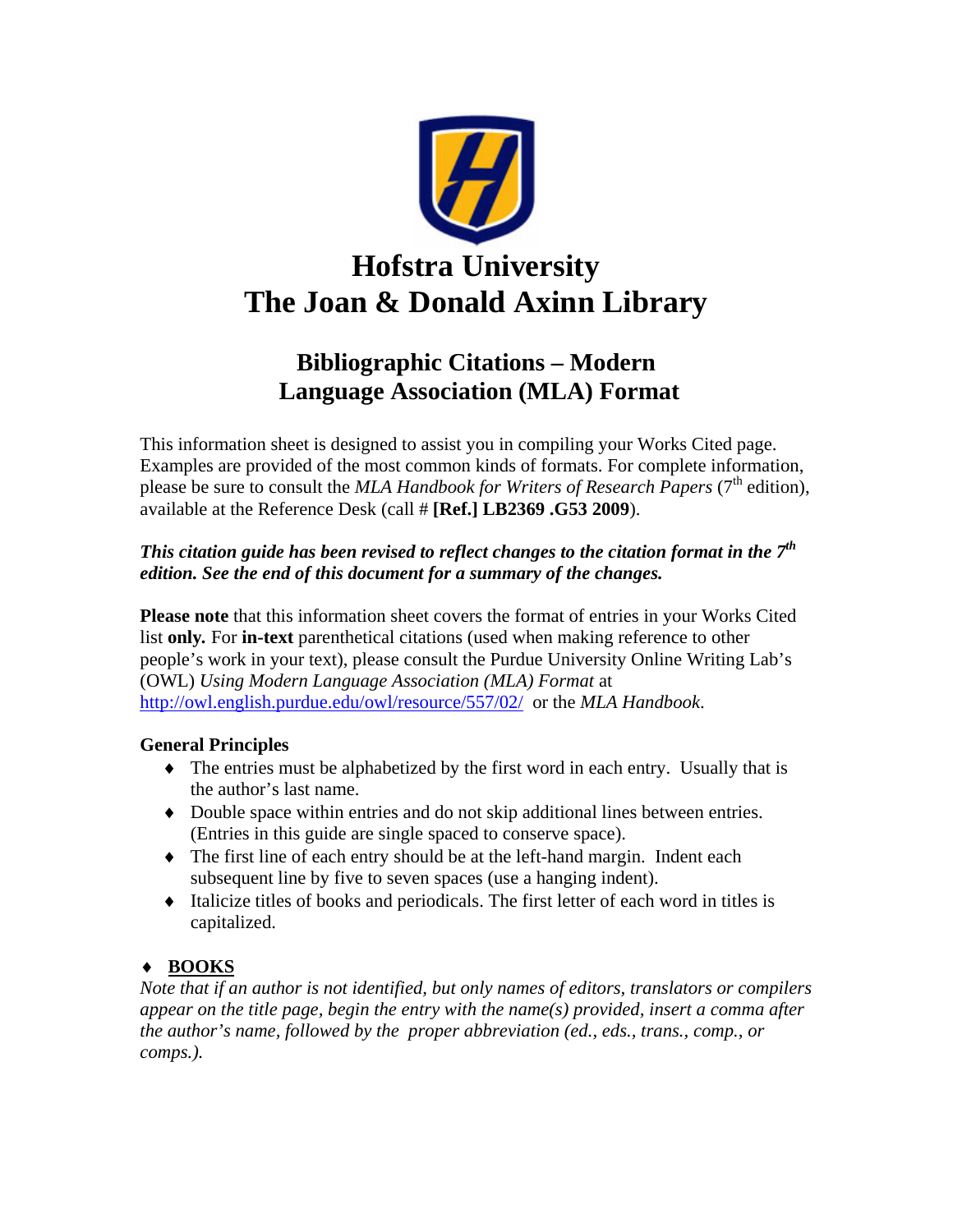*Books with one author or editor*

### **BASIC FORMAT**

**Author's name** (inverted)**.** *Title* **(**italicized)**. Location of Publisher: Publisher's Name, Date. Medium.** 

### *Example:*

Edwards, Justin D. *Gothic Passages: Racial Ambiguity and the American Gothic*. Iowa City: University of Iowa Press, 2003. Print.

### *Books with multiple authors or editors*

*Note that the first author is listed last name first, but that subsequent authors are listed by first name followed by last name.* 

### **BASIC FORMAT**

**First Author** (inverted**),** and **Second Author** (*not* inverted)**.** *Title* (underlined or italicized)**. Location of Publisher: Publisher's Name, Date. Medium.** 

### *Examples:*

### ♦ *Two or three authors or editors*

Boyers, Robert, and Peggy Boyers, eds. *The Salgamundi Reader*. Bloomington: Indiana University Press, 1983. Print.

Snyder, Sharon L., Brenda Jo Brueggemann, and Rosemarie Garland-Thomson, eds. *Disability Studies: Enabling the Humanities.* New York: Modern Language Association of America, 2002. Print.

### ♦ *More than three authors or editors*

*If there are more than three authors or editors, enter only the name of the first author/editor followed by a comma, followed by* **et al.** 

Chomsky, Noam, et al. *On Nature and Language*. Cambridge: Cambridge University Press, 2002. Print.

### *Two or more works by the same author*

*If the works cited list contains two or more works by the same author(s), give the name in the first entry only. Subsequent should have three hyphens in place of the name, followed by a period, followed by the title. The three hyphens stand for exactly the same name(s) as in the preceding entry.* 

Frye, Northrop. *Creation and Recreation*. Toronto: University of Toronto Press, 1980. Print.

---. *The Bush Garden: Essays of the Canadian Imagination*. Toronto: Anansi, 1971. Print.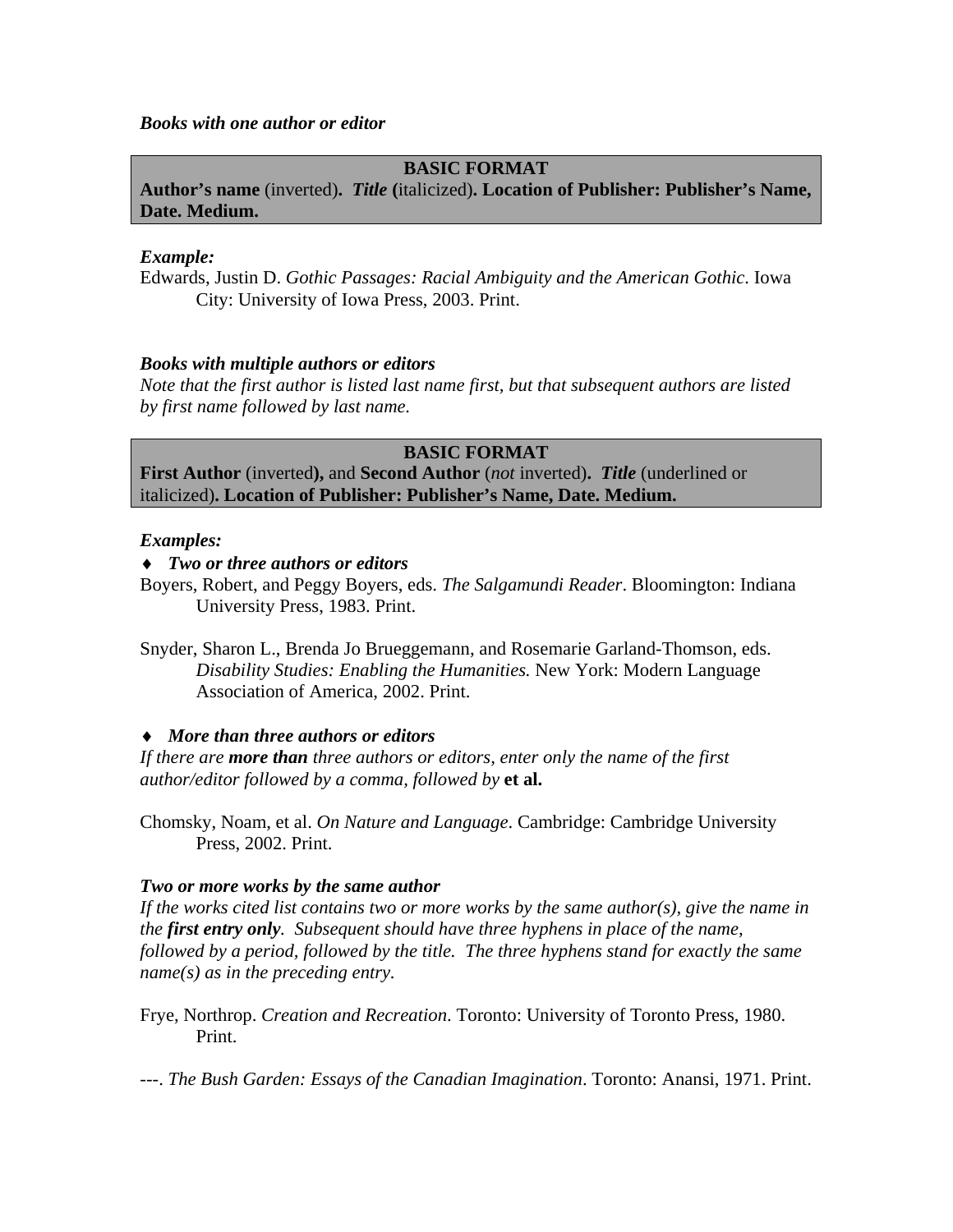### *Book by a corporate author*

*A corporate author—as distinguished from a personal author—is a commission, an association, an institute, etc., which bears the primary responsibility for the content of the book, and whose individual members are not identified on the title page of the book.*

Middle States Commission on Higher Education. *Developing Research and Communication Skills: Guidelines for Information Literacy in the Curriculum*. Philadelphia: Middle States Commission on Higher Education, 2003. Print.

### *Anthology or Collection*

If the name of the editor, compiler or translator is on the title page, list the entry with the *name of the editor), compiler(s) or translator(s).* 

### **BASIC FORMAT**

**Editor** or **Compiler** (inverted), followed by appropriate abbreviation. *Title* **(**italicized). **Location of Publisher: Publisher's Name, Date. Medium.**

### **Example:**

Donalson, Melvin, ed. *Shelly: Cornerstones: An Anthology of African American Literature*. New York: St. Martin's Press, 1996. Print.

Marcus, Leonard S., comp. and ed. *The Wand in the Word: Conversations with Writers of Fantasy*. Cambridge, MA: Candlewick Press, 2006. Print.

### *Work within an anthology or chapter in a collection*

*When citing a work—essay, short story, poem, etc.—from within an anthology, list the entry by the author of the piece referred to. The title of the piece should be in quotation marks. Add the citation to the larger work, beginning with its title, followed by the name(s) of the editor(s), translator(s) or compiler(s),(first name, last name) preceded by Ed., Trans., Comp. The page numbers of the text should also be included.* 

### **BASIC FORMAT**

**Author** of work being cited (inverted)**. Title** (in quotation marks)**.** *Title* of the larger work (italicized)**. Name** of the editor, compiler, translator (not inverted) preceded by appropriate abbreviation**. Location of Publisher: Publisher's Name, Date, Page numbers** of work being cited. **Medium.** 

### *Example:*

Paley, Grace. "The Used-Boy Raisers." *The Norton Anthology of Short Fiction*. Comp. R.V. Cassill. New York: W.W. Norton, 1986, 1216-1221. Print.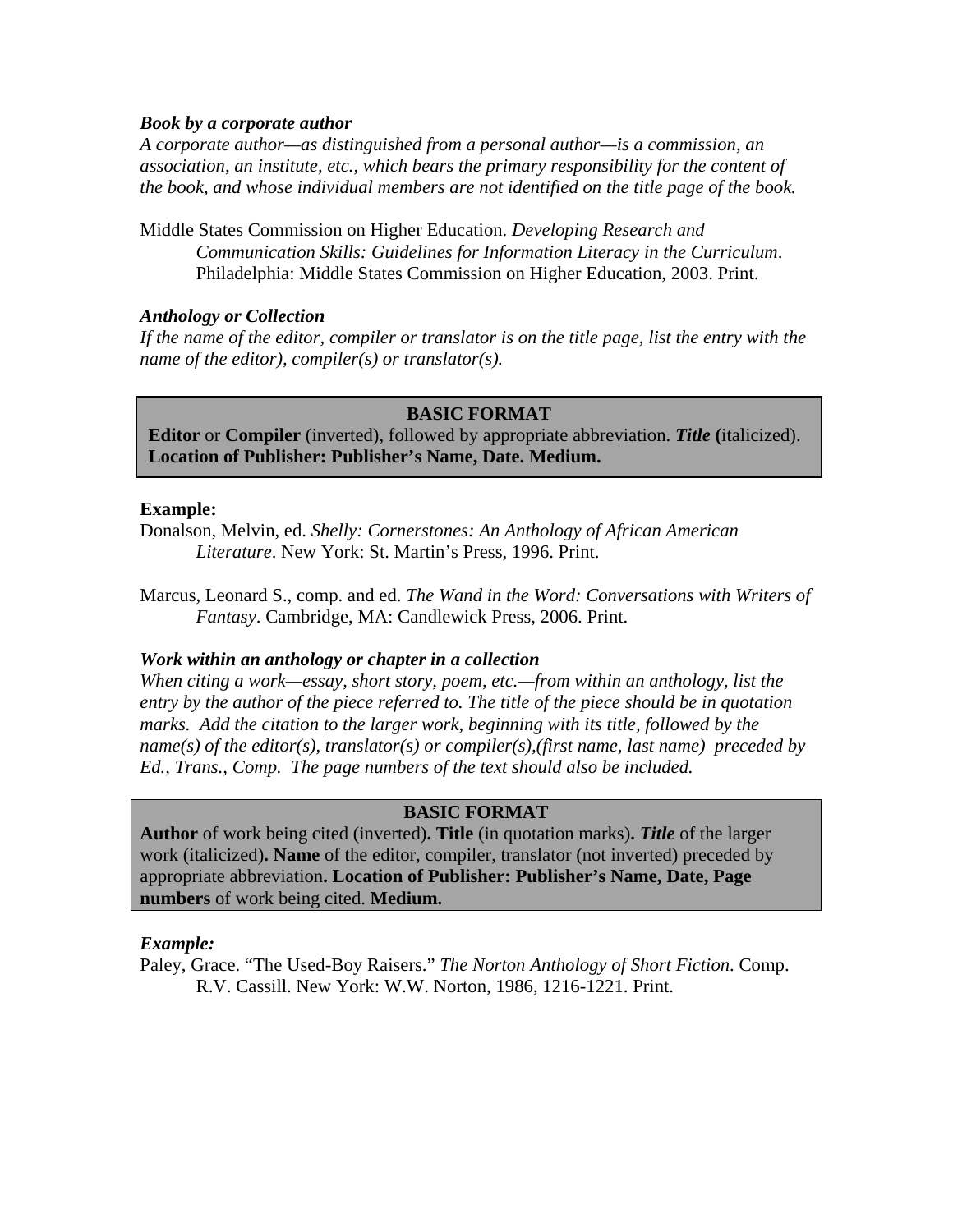### *Multivolume work*

*If you are using two or more volumes of a multivolume work, give the total number of volumes of the work in your citation after the editor and title. Reference to a specific volume and page numbers is done in the in-text parenthetical reference.* 

# **BASIC FORMAT**

**Name of Editor** (inverted)**.** *Title* of the set (underlined or italicized)**. Number of volumes** in the set**. Location of Publisher: Publisher's Name, Date. Medium.** 

### *Example:*

Alkin, Marvin C., ed. *Encyclopedia of Educational Research*. 3 vols. New York: Macmillan, 1992. Print.

*If you are using only one volume of a multivolume work, give the volume number in the citation alone—not in the text—and give the publication information only for that volume.* 

### **BASIC FORMAT**

**Name of Editor or Author of article** (inverted)**.** *Title* of the volume (italicized)**. Volume number** of the work used**. Location of Publisher: Publisher's Name, Date. Medium.** 

### *Example:*

Packer, Barbara. "The Transcendentalists." *The Cambridge History of American Literature*. Ed. Sacvan Bercovitch. Vol. 2. Cambridge, England: Cambridge University Press, 1995, 329-458. Print.

### *Book in a series*

*If it is indicated on either the title page or the page preceding the title page that the book is part of a series, add the series name (no italics or quotation marks,) followed by the series number, after the publication information.* 

### **BASIC FORMAT**

**Author** (inverted)**.** *Title* of the work being cited (italicized)**. Location of Publisher: Publisher's Name, Date. Medium. Name of Series Number of Series.** 

### *Example:*

Harris, Alice C. *Diachronic Syntax: The Kartvelian Case*. Orlando, FL: Academic Press, 1985. Print. Syntax and Semantics 18.

### *Entry in a reference book*

*Cite an article in a general encyclopedia or a definition from a dictionary the same way as you would cite a work in an anthology, but do not list the editor of the reference work. If the article is signed, give the author first; if it is unsigned, give the title first. You do not need to list volume numbers if the encyclopedia or dictionary lists its entries alphabetically.*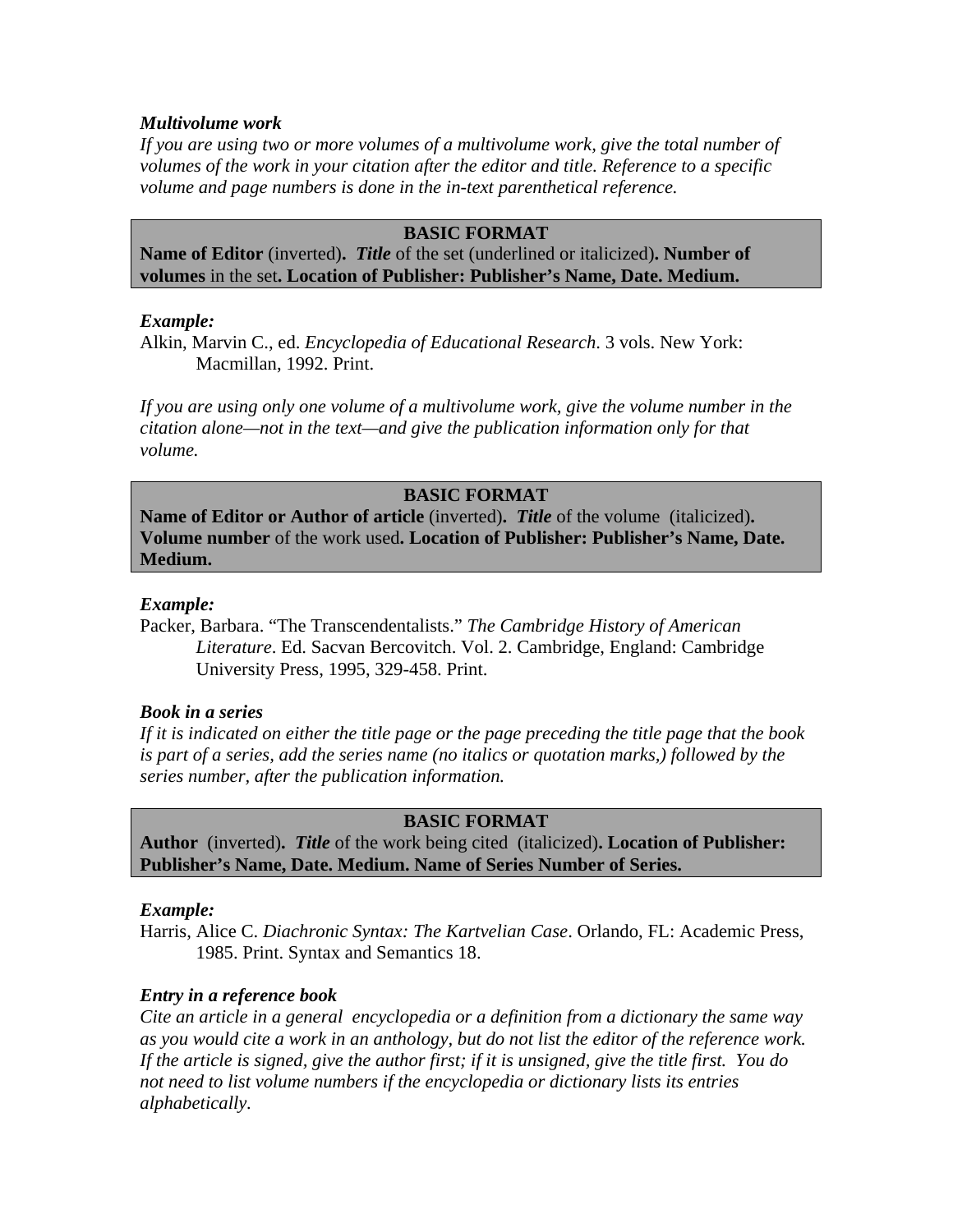*If you are using a very widely-used reference work, you can omit publication information; list only the edition (if provided) and year of publication. However, if you are not using a well-known reference book, provide the editor's name and full publication information.*

# *SIGNED ARTICLE*

# **BASIC FORMAT**

**Author** of article (inverted)**. Title** of article (in quotation marks)**.** *Title* of the reference work (italicized)**. Name** of the editor, compiler, translator (not inverted) preceded by appropriate abbreviation (for lesser known works)**. Location of Publisher: Publisher's Name, Date.** 

### *Example:*

# ♦ *Signed article in a less widely-used reference book*

Schneider, Barry B. "Impression Management." *Encyclopedia of Psychology*. Ed. Alan E. Kazdin. 8 vols. New York: Oxford University Press, 2000.Print

# *UNSIGNED ARTICLE*

# **BASIC FORMAT**

**Title** of article (in quotation marks)**.** *Title* of the larger work (italicized)**. Name** of the editor, compiler, translator (not inverted) preceded by appropriate abbreviation (for lesser known works)**. Location of Publisher: Publisher's Name, Date.** 

### ♦ *Unsigned article in widely-used reference book*

"Singer, Isaac Bashevis." *The New Encyclopaedia Britannica*. 15<sup>th</sup> ed. 1998. Print.

### *Electronic Books*

# **BASIC FORMAT**

**Author** (inverted). *Title* (italicized). **Location of Publisher: Publisher's Name, Date.**  *Name of vendor* or free internet site (italicized). Medium. Date of Access

### *Examples:*

.

Roisman, Joseph. *Rhetoric of Manhood: Masculinity in the Attic Orators*. Berkeley: University of California Press, 2005. *ebrary.* Web. 11 June 2009.

Wharton, Edith. *The Age of Innocence*. New York. D., 1920. Appleton. *Bartleby.com*. Web. 11 June 2009.

# ♦ **GOVERNMENT PUBLICATIONS**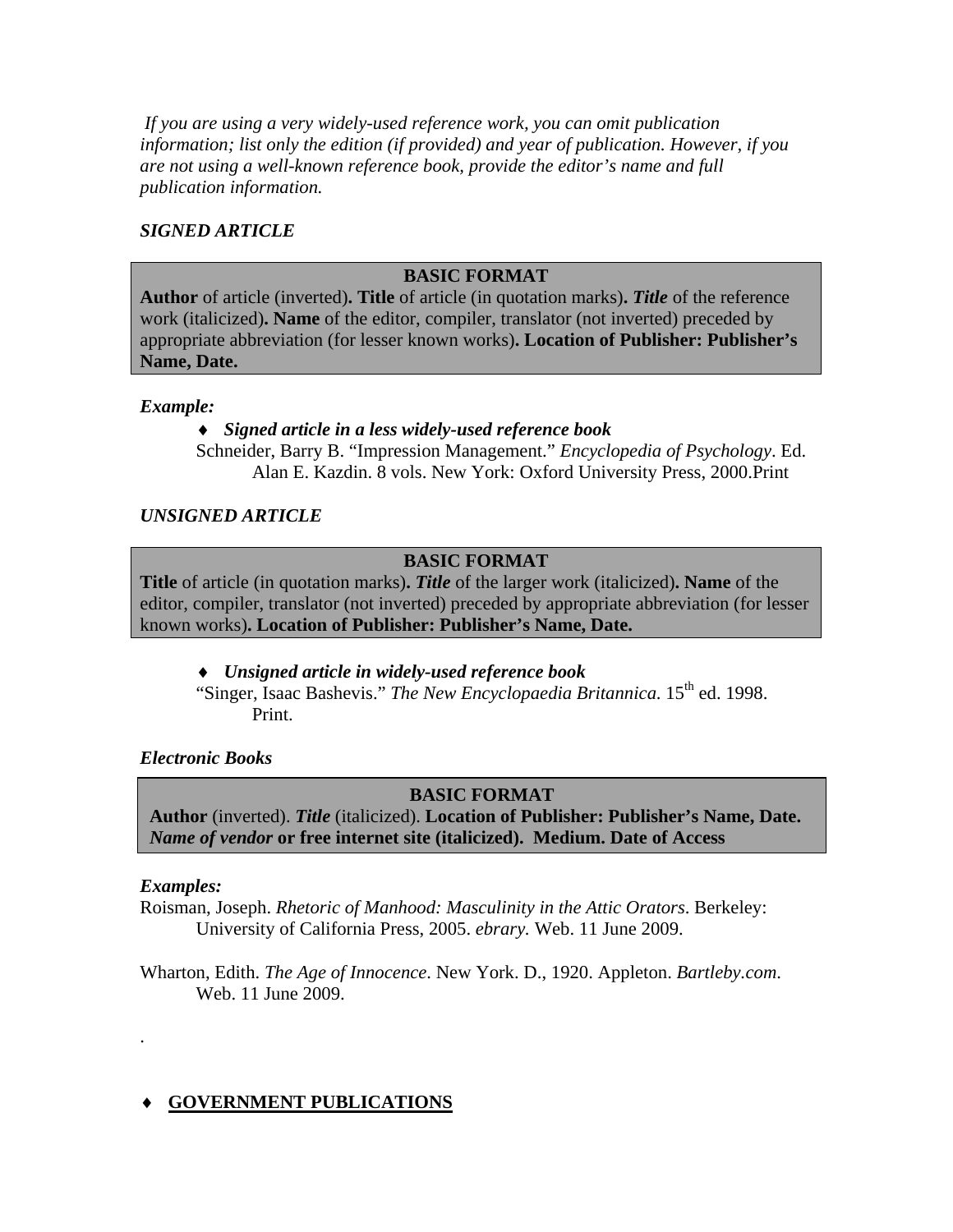*A government publication is one that emanates from some level of government (federal, state, city, etc.) and from a government agency (United States Department of Justice, New York State Education Department, etc.). Often you will not know the personal author of the document. Cite the government agency that issued it as author listing the name of the government followed by the name of the agency (you may abbreviate this if it can be identified by context), followed by the title of the publication. Then list publication information as usual. Because they may differ so considerably from each other in terms of authorship, they may present some difficulty. Be sure to consult the MLA Handbook.*

### **BASIC FORMAT**

**Name of Government** from which the document emanates**. Name of Agency**  responsible**.** *Title* of the document (italicized)**. Location of Publisher: Publisher's Name, Date. Medium.** 

#### *Example:*

United States. General Accounting Office. *Vietnamese Amerasian Resettlement: Education, Employment, and Family Outcomes in the United States*. Washington: General Accounting Office, 1994. Print

*When citing congressional documents, include the number and session of congress and the type of publication it is (e.g., bills, hearings, reports, resolutions, etc.)* 

### **BASIC FORMAT**

**Name of Government. Part of Congress** that produced the document. *Title* of the document (italicized)**.** *Type of publication* (italicized), **number, session. Location of Publisher: Publisher's Name, Date. Medium.** 

#### *Example:*

United States. Cong. S. Committee on Government Operations. *Watergate Reorganization and Reform Act of 1975. Hearings* 94<sup>th</sup> Cong., first sess. Washington: GPO, 1975. Print.

#### *Acts and court cases*

*To cite an act, give the name of the act, its Public Law number, the date and its Statutes at Large cataloging number. Use* Pub. L. *to abbreviate Public Law and* Stat *for Statures at Large.* 

# **BASIC FORMAT**

**Name of Act. Public Law Number. Date** it was enacted**. Statutes at Large Cataloging Number. Medium.** 

#### *Example:*

Aviation and Transportation Security Act. Pub. L. 107-71. 19 Nov. 2001. Stat. 115.597. Print.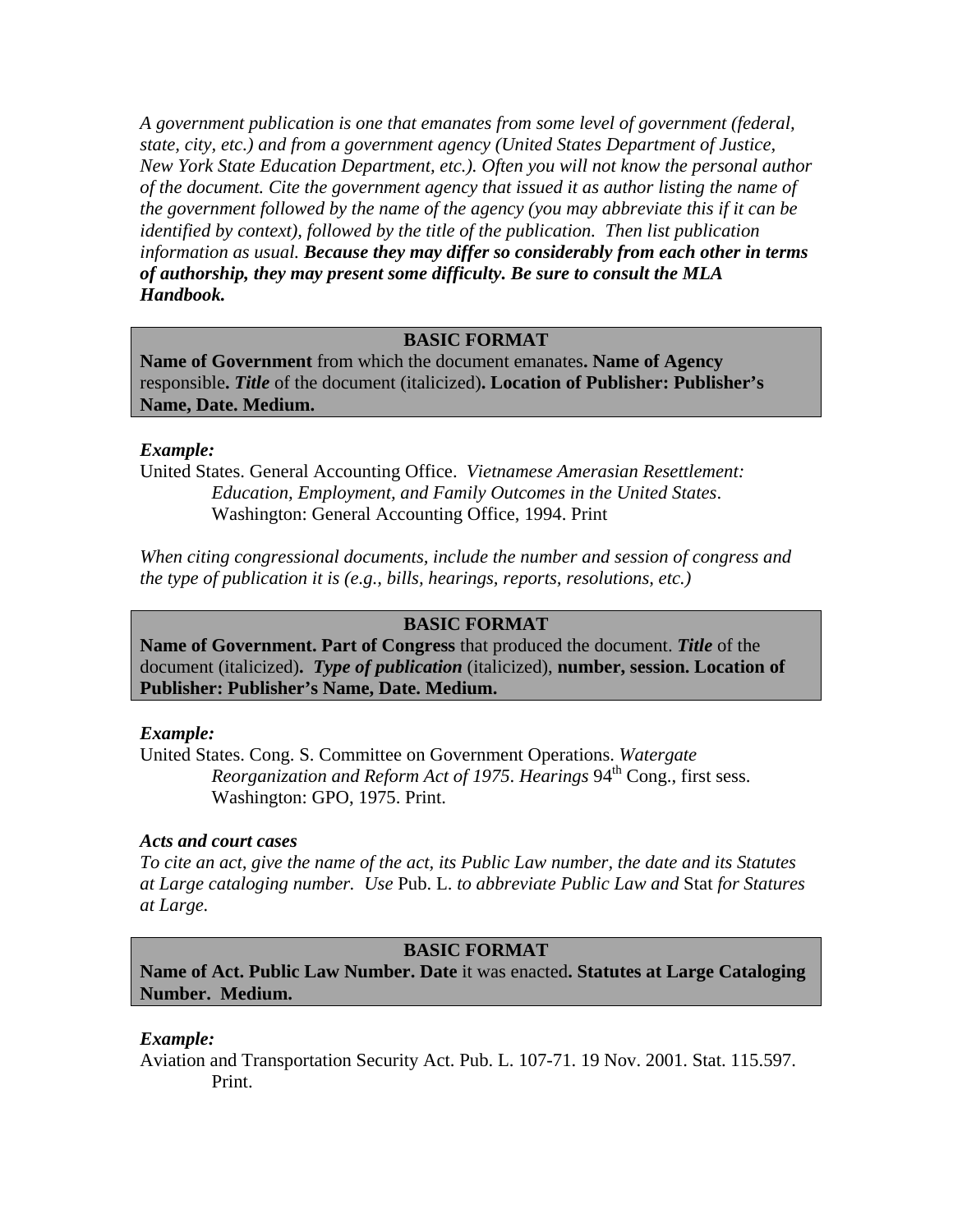*To cite a court case, list the names of the first plaintiff and the first defendant, the number of the case, the name of the court that decided the case, and the date of the decision.* 

### **BASIC FORMAT**

**Name of first plaintiff, Name of first defendant. Case Number. Name Court. Date of decision.** 

### *Example:*

Board of Education, Island Trees Union Free School District v. Pico. No. 80-2043 . Supreme Ct. of the US, 25 June 1982.

### ♦ **PERIODICALS**

*A* periodical *is any publication that appears* periodically*, including newspapers, magazines and scholarly journals. For articles with more than one author, follow the same form as for books.* 

### *Scholarly journals*

*Scholarly journal appear less frequently than do magazines or newspapers; they usually appear no more frequently than three or four times per year. As is done for books, periodical articles are entered under the author's name, followed by the title of the article, enclosed in quotation marks, followed by the volume number, issue number or month or season, if given, year of publication (in parentheses), followed by a colon, followed by the page numbers of the article, followed by the medium of publication. Such publication information as the place of publication and the name of the publisher is NOT included.* 

### **BASIC FORMAT**

**Author** of article (inverted)**. Title** of article (in quotation marks)**.** *Title* of journal (italicized) **Volume number.Issue (Year): Page numbers. Medium.** 

### *Examples:*

 Jelinek, Eloise. "The Agent Hierarchy and Voice in Some Coast Salish Languages." *International Journal of American Linguistics* 49.2 (1983): 167-185. Print.

Lehman, David. "The Visionary Walt Whitman.: *American Poetry Review* 37.Jan/Feb. (2008): 11-13. Print.

### *Magazines*

*Do not list volume numbers for magazine articles. It the magazine appears every week or every two weeks, give the complete date, beginning with the day and followed by the month and the year, as illustrated below:*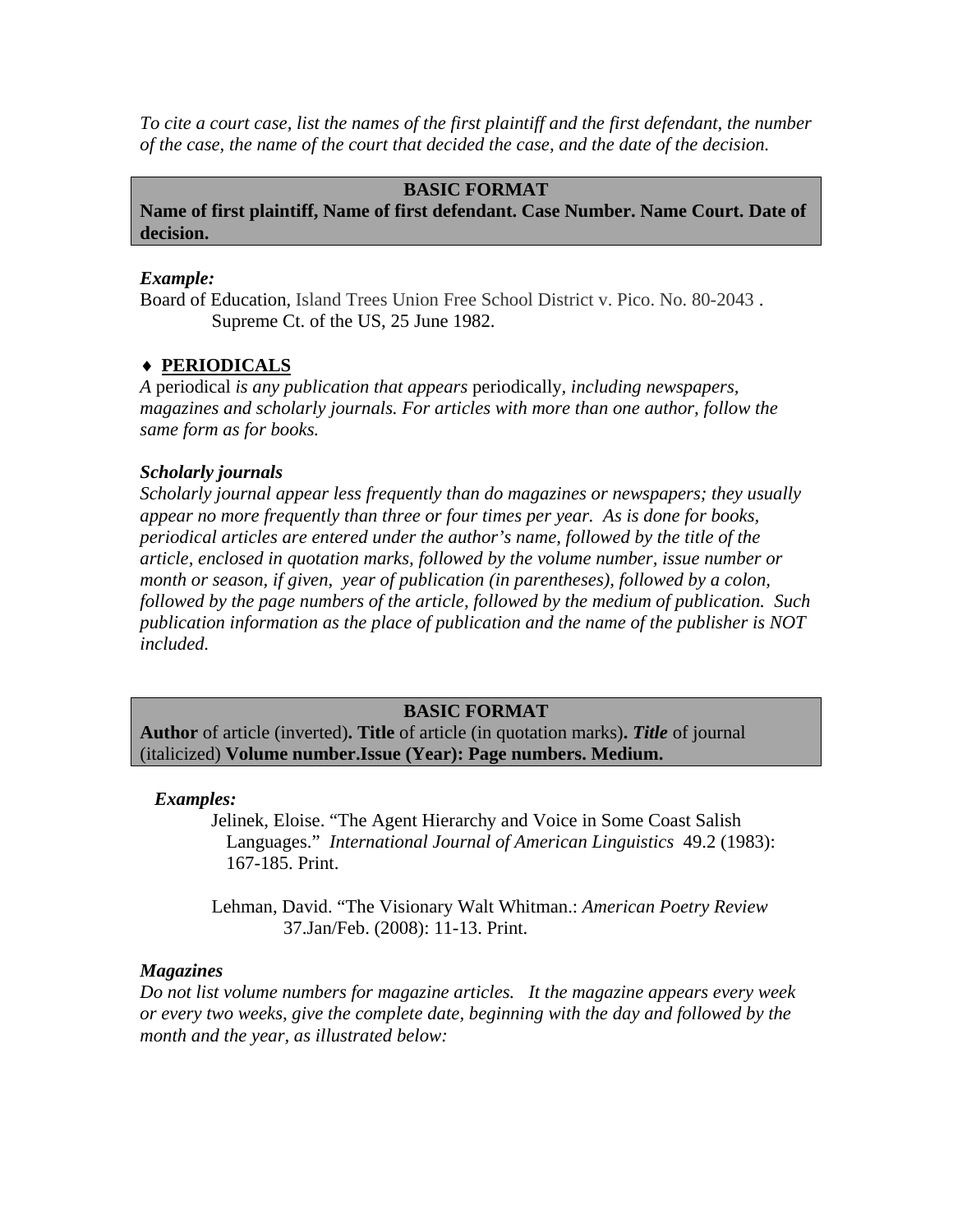### **BASIC FORMAT**

**Author** of article (inverted)**. Title** of article (in quotation marks)**.** *Title* of magazine (italicized) **Date: Page numbers. Medium.** 

### *Examples:*

Rosen, Jeffrey and Charles Lane. "Neo-Nazis!." *New Republic* 31 Oct. 1994: 14-15. Print.

*If the magazine appears every month or every two months, give the month or months and the year.* 

Fraser, Nicholas. "To BBC or Not to BBC." *Harper's Magazine* May 2004: 55-64. Print.

### *Newspapers*

*Citing newspaper articles is similar to citing articles in magazines that appear weekly. In listing the name of the newspaper, omit beginning articles (e.g., New York Times, not The New York Times). If sections are numbered separately, list the section number or letter followed by the page number on which the article begins. When an article is continued on a non-consecutive page, indicate this with a + immediately following the beginning page number.* 

### **BASIC FORMAT**

**Author** of article (inverted)**. Title** of article (in quotation marks)**.** *Title* of newspaper (underlined or italicized) **Date, Edition** (if stated on the masthead)**: Section** (if numbered separately) **Page number(s). Medium.** 

### *Examples:*

- Urquhart, Ian. "Ontario Weighs Gay Marriage Options." *Toronto Star* 17 July 2002: A21. Print
- Jeromack, Paul. "This Once, a David in the Art World Does Goliath a Favor." *New York Times* 13 July 2002, New England ed.: A13+. Print.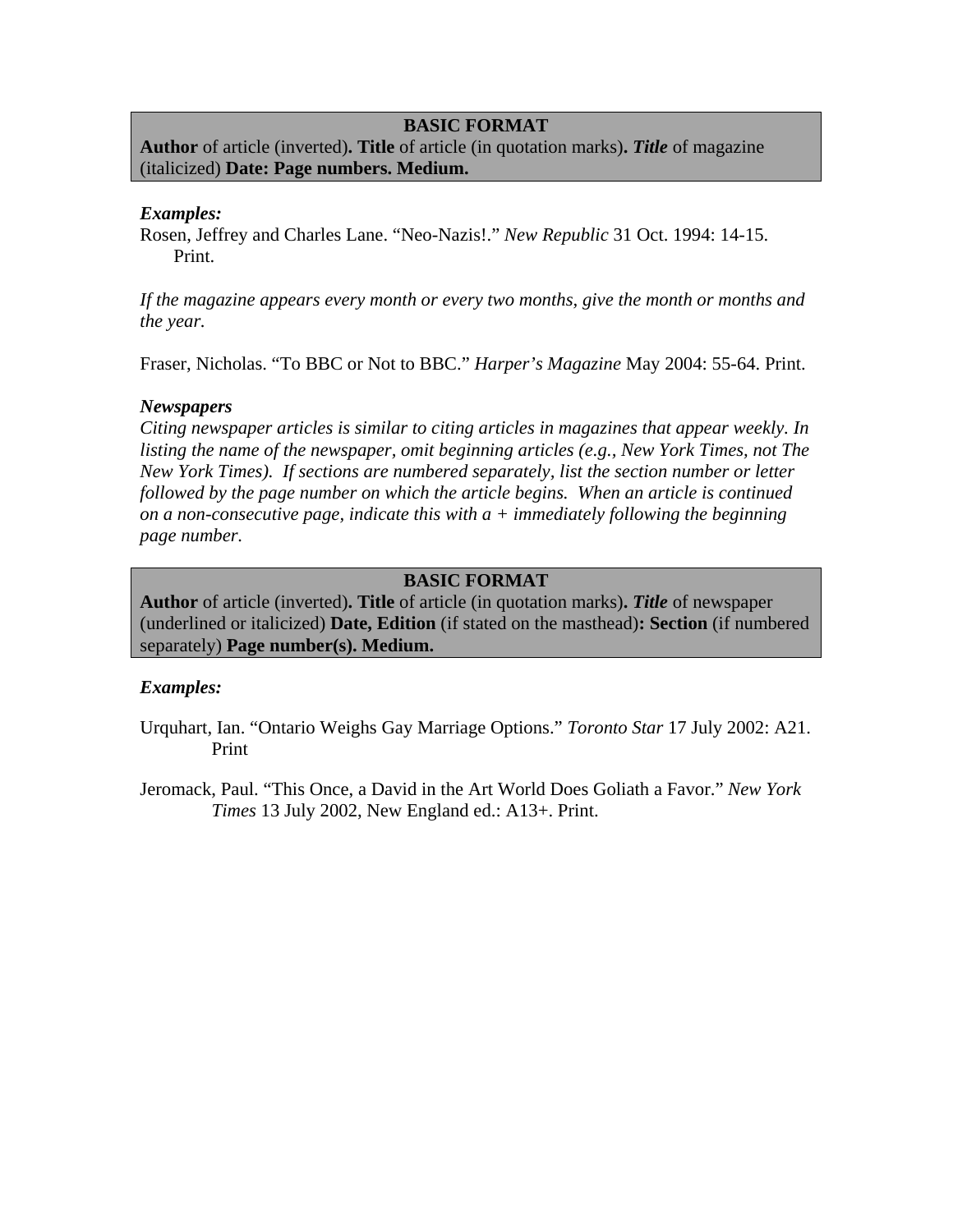### *Film/videorecording*

*List by title ( in italics), and include the director, distributor and the year of release. Any other data you think should be added—the names of the lead actors, writers, producers between the title and the distributor.* 

#### **BASIC FORMAT**  *Title* (italicized)**. Director. Distributor, Date. Medium.**

# *Example:*

- *Raisin in the Sun.* Screenplay by Lorraine Hansberry. Dir. Daniel Petrie. Perf. Sidney Poitier, Claudia McNeil and Ruby Dee. Video Shack, 1982. Videorecording.
- *Missing*. Screenplay by Costa-Gavras. Dir. Costa-Gavras. Perf. Jack Lemmon, Sissy Spacek. The Criterion Collection, 2008. DVD.

# **WEB PUBLICATIONS**

*You cite electronic publications for the same reasons you cite printed sources: to identify your sources and to enable readers to locate them. often, therefore, citations to electronic sources have similar elements to citations to printed sources, as indicated below. For example, you include the URL of web sites in a citation to enable readers to locate the source. Note that one of the most significant differences between print and electronic documents is that electronic documents can be easily modified after you have consulted them. Therefore, when citing electronic documents, you should include the date that you accessed the document, in addition to the date that the document was published.* 

### *Article from an online subscription database*

*If the work is from a subscription database, provide the citation to the original print source, as well as the name of the database (e.g., LexisNexis, Academic Search Premier, JSTOR, etc.), and the name and location of the subscribing library. Because of the complexity of the URLs for articles within a database, either provide the URL to the library's list of databases or the URL to the database's main search page, whichever is simpler to locate.* 

### **BASIC FORMAT**

**Author** of article (inverted)**. Title** of article (in quotation marks)**.** *Title* of journal (italicized) **Volume number.Issue (Year): Page numbers. Title of Database**  (italicized)**. Medium (Web). Date of access** (d/m/yyyy)**.** 

### *Example:*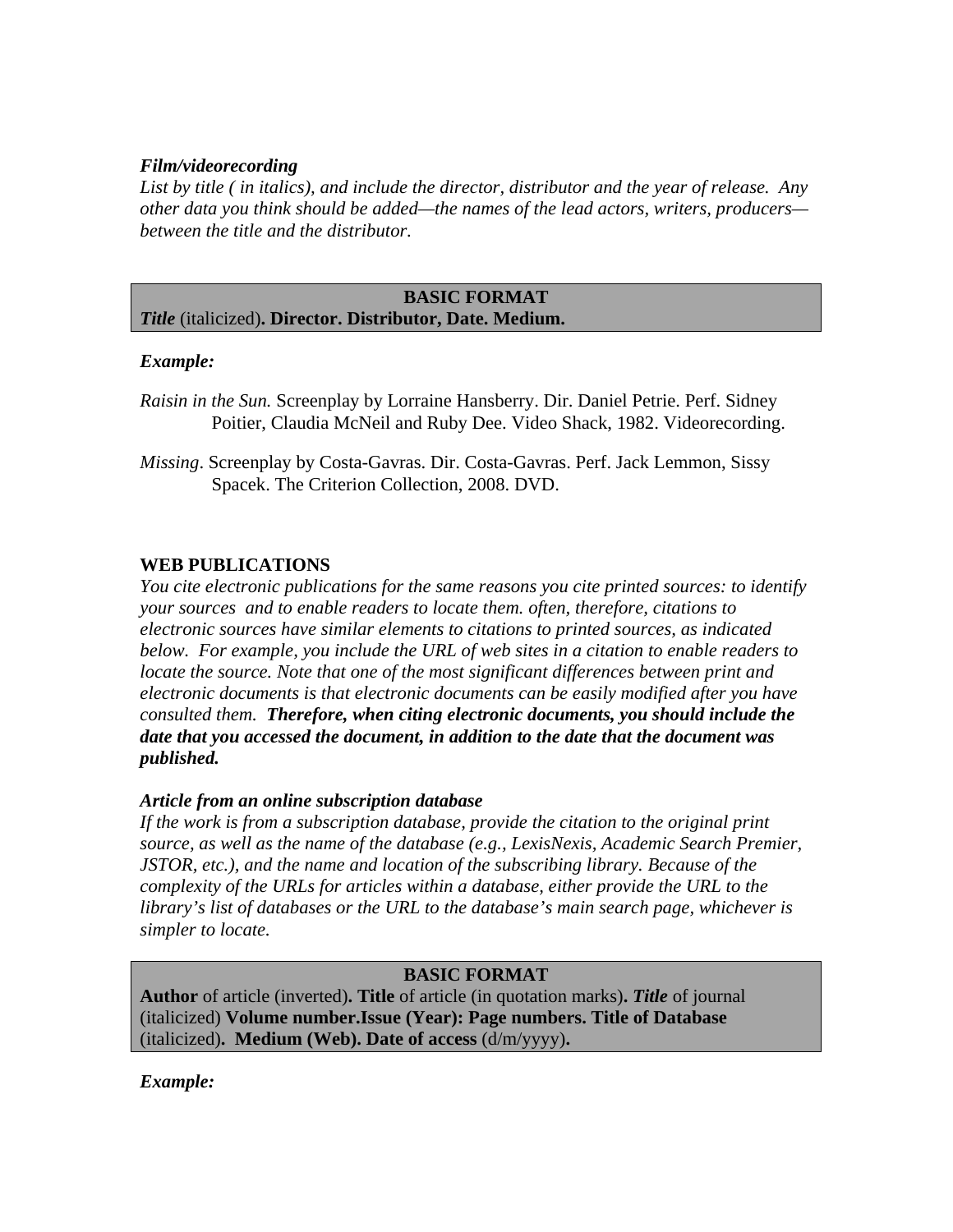Hayes, Kevin J.. "Melville and Balzac." *Resources for American Literary Study* 26.2 (2004): 159-183. *Project Muse*. Web. 8 June 2009.

# *Article from an electronic journal (without a print version)*

# **BASIC FORMAT**

**Author** of article (inverted)**. Title** of article (in quotation marks)**.** *Title* of journal (underlined or italicized) **Volume number. Issue number (Year): n. pag. (or page numbers if provided). Medium (Web). Date of access.** 

Craven, Timothy C. "What is the Title of a Web Page? A Study of Webography Practice." *Information Research* 7.3 (2002): n.pag. Web. 8 June 2004.

# **Open-access (Unrestricted) Internet Sites**

*The BASIC FORMAT boxes below that pertain to Internet sites show the information that will ideally appear in a citation. However, the format of Internet sites is not uniform and not all of the information will always be given. Cite the information that is available.* 

# *Entire Internet site*

**It is very difficult to give a BASIC FORMAT for Internet sites because there is so much variation in the information provided. If available, give the name of the author, compiler, editor, etc. if relevant, followed by the title (italicized), followed by the title of the overall website, publisher or sponsor of the website (N.p. if not available), date of publication (n.d. if not available), Medium (Web), date of access (d/m/yyyy).** 

### *Examples:*

"The Zora Neale Hurston Plays at the Library of Congress."*The Library of Congress American Memory*. Library of Congress. n.d . Web. 8 June 2009.

Smith, Martha Nell, ed. *Dickinson Electronic Archives*. N.p., 1994. Web. 11 June 2009.

"All Things Considered." *National Public Radio.* Natl. Public Radio, 11 June 2009. Web. 11 June 2009.

"Payback Time." Editorial. *New York Times*. New York Times, 10 June 2009. Web. 11 June 2009.

# **SUMMARY OF CHANGES IN THE 7TH EDITION OF MLA**

**1.** *Italicize* **instead of Underlining:** All titles of books, journals, magazines, websites, etc. should now be underlined.